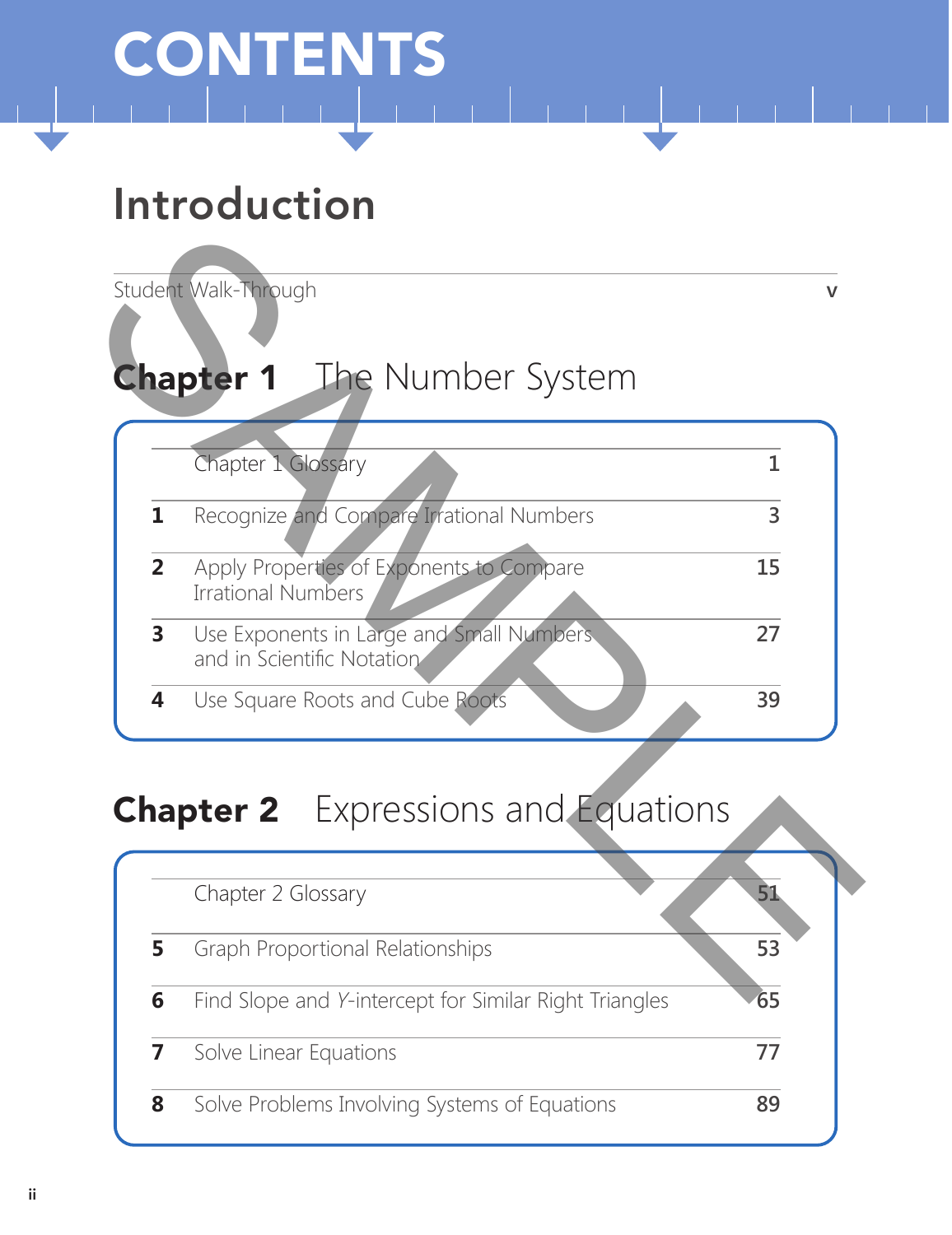#### **Chapter 3** Functions

| 102 |
|-----|
| 103 |
| 115 |
| 127 |
|     |

### Chapter 4 Geometry